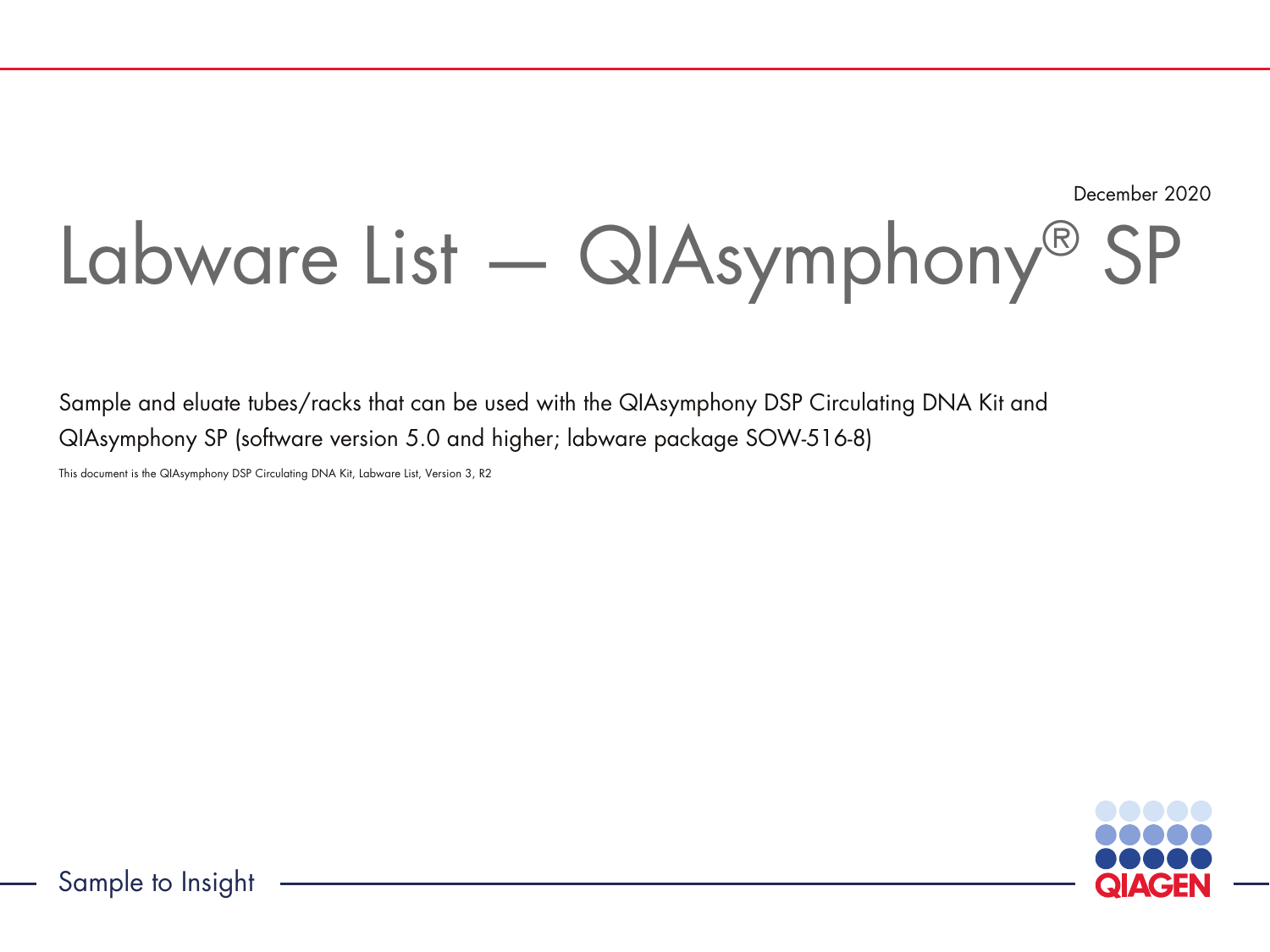## General information

The QIAsymphony DSP Circulating DNA Kit is intended for in vitro diagnostic use.

Important: Before using this Labware List, confirm that it is consistent with the labware package installed on your QIAsymphony system.

| x/∎ |  |
|-----|--|
| x/  |  |

Recommended: These tubes are for use in combination with this protocol.

User defined: User is responsible for defining and/or validating as the user deems appropriate.

Not recommended: These tubes are not for use in combination with this protocol.

Minimum sample volume (µl) required per sample per protocol (denoted by x)/clot detection possible.

Minimum sample volume (µl) required per sample per protocol (denoted by x)/clot detection not possible.

Note: Be aware that other tubes are available that can be used in combination with other QIAsymphony kits, but are not recommended for any protocols that can be used with this kit.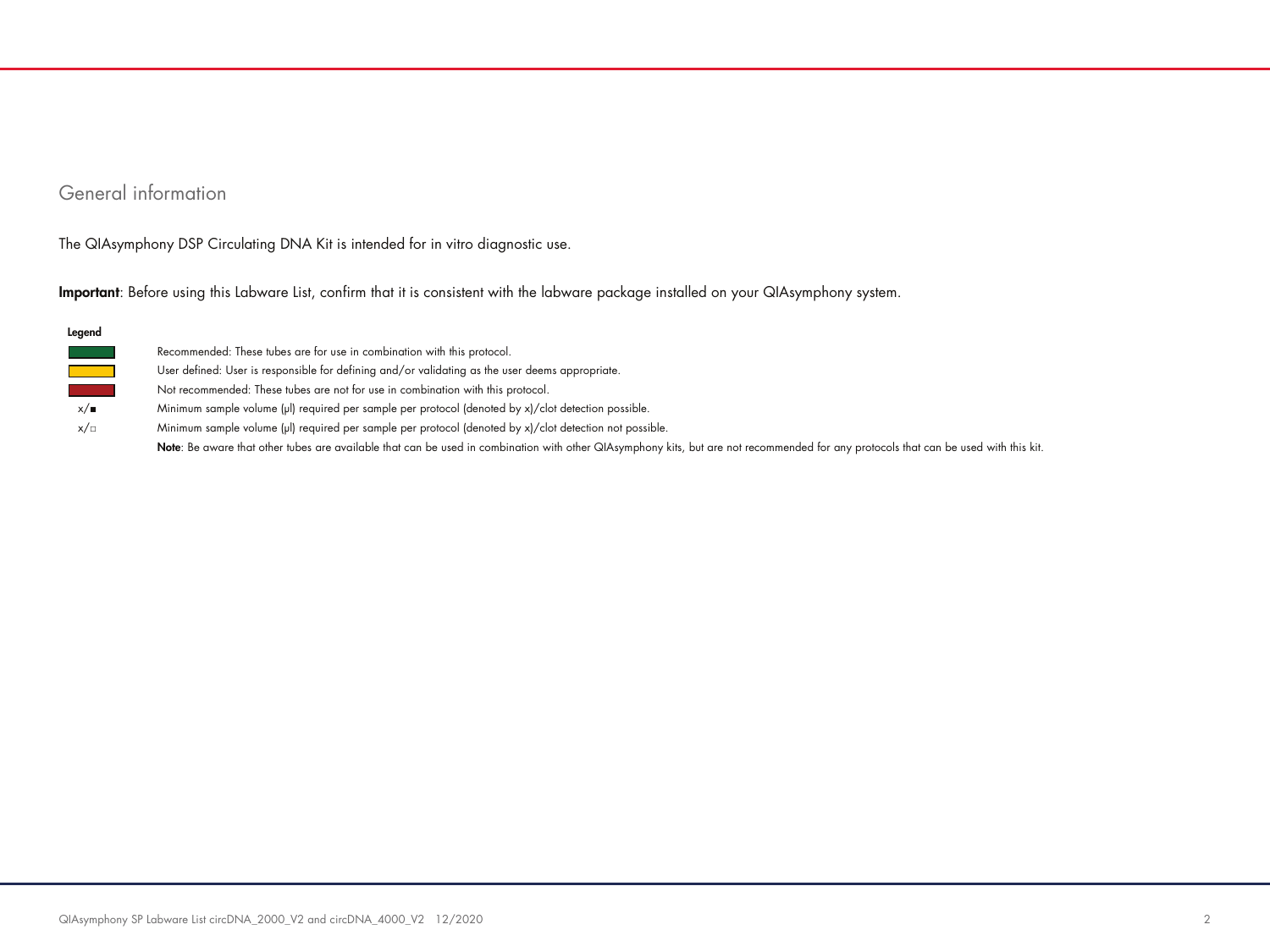## "Sample" drawer, tube carrier

|           |                                                                               |                       |                                   |                  | Protocol                     |                     |
|-----------|-------------------------------------------------------------------------------|-----------------------|-----------------------------------|------------------|------------------------------|---------------------|
| Supplier* | Material                                                                      | Sample catalog number | Name in touchscreen               | Insert           | circDNA 2000 DSP V2          | circDNA 4000 DSP V2 |
| $BD*$     | 14 ml Falcon <sup>®</sup> polystyrene round-bottom tube<br>$17 \times 100$ mm | 352051                | BD#352051<br>FalconPP 17x100      | No insert needed | $2400^{\dagger}/$            | $4500^{14}/$        |
| $BD*$     | 14 ml Falcon polystyrene round-bottom tube<br>$17 \times 100$ mm              | 352051                | BD_FIX_#352051<br>FalconPP 17x100 | No insert needed | $2100$ <sup>§</sup> / $\Box$ | $4100^{8}/\Box$     |

\* BD was the previous supplier of this tube and Corning® Inc. is now the new supplier.

t Less sample volumes than listed result in "unclear" flagging of samples (error code 140043 "EnableLessSample mode"). The "Enable less sample" mode has been designed to use all available liquid in combination with liquiddetection and clot detection in case less volume than listed above has been detected during sample transfer (minimum volumes: 1.4 ml for circDNA 2000, 3.6 ml for circDNA 4000). The less pipetted volumes (difference to 2.0 4.0 ml starting volume) are displayed in the result file for the affected samples.

# If less sample volume as required for the "Enable less sample" mode is available, samples will be flagged "invalid" (error code 140036 "MinPresenceHandling"). The parameter defines the sample volume that has to be detect QS instrument to start processing the sample. If less volume is detected sample will be flagged invalid directly at the beginning of the run and the complete sample volume remains in the sample input tube for a potential r run after manual adjustment of the filling volume. "Not enough liquid available" is displayed in the result file for the affected samples.

<sup>§</sup> Reduced minimum sample volume (µI) to minimize dead volumes. FIX labware has been designed for this purpose and does not support liquid-level detection or clot detection. FIX sample tubes impose aspiration restrictions aspirated at a defined height in the tube. This height is defined by the volume of sample to be transferred. Therefore, it is essential to make sure that the volume listed in the table is used.

Note: It is possible to process tubes for use with and without liquid-level detection within the same batch/run.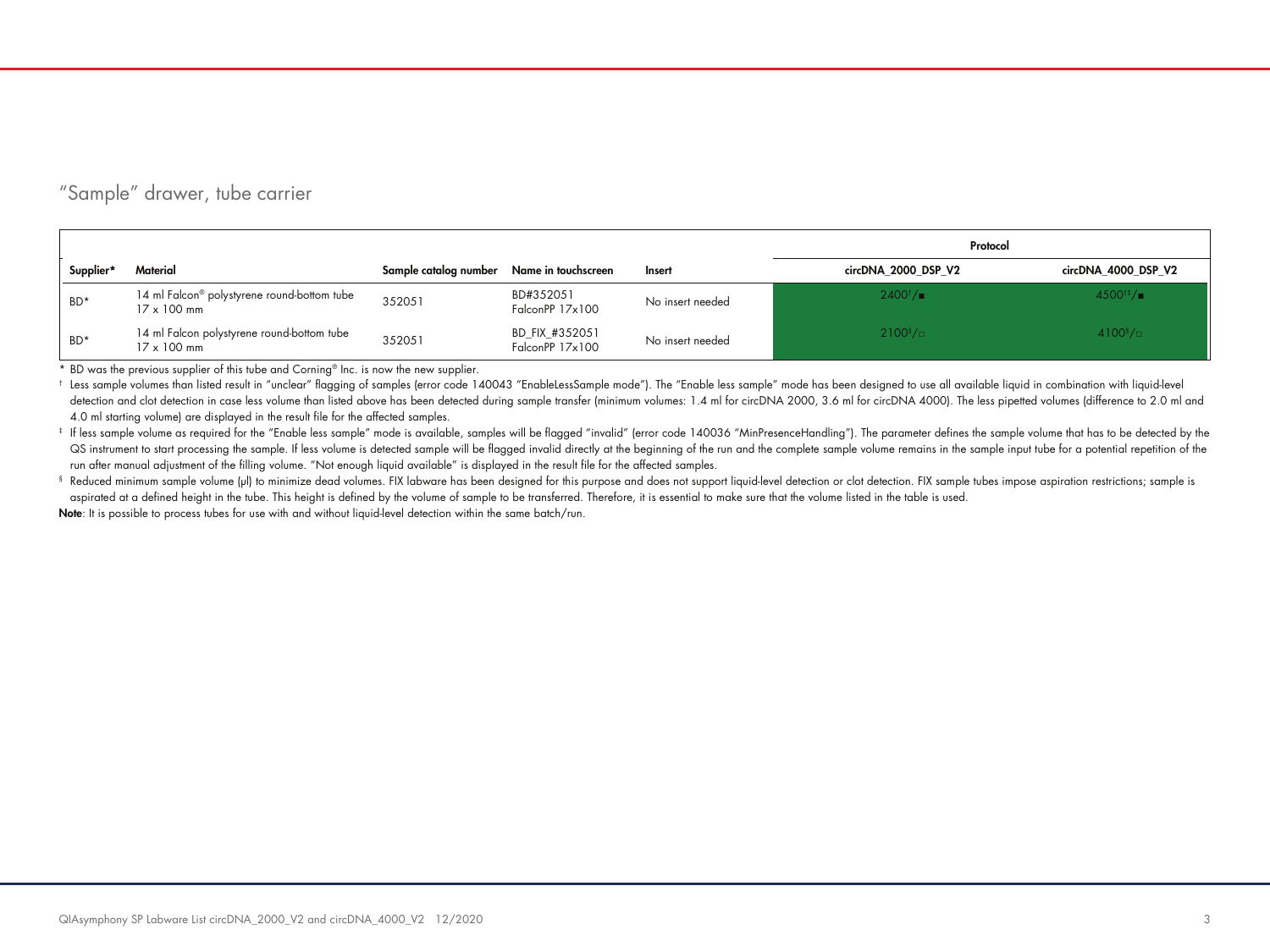"Sample" drawer, tube carrier (proteinase K) slot A

The QIAsymphony DSP Circulating DNA Kit contains ready-to-use proteinase K solution.

Note: Tubes containing proteinase K are placed in a tube carrier. The tube(s) containing the proteinase K must be placed on positions 1 and/or 2 in slot A of the "Sample" drawer.

Note: Preparation of proteinase K volume according to the number of samples is described in the corresponding protocol sheet.

|           |                                                           |                       |                              |                  | Protocol            |                     |
|-----------|-----------------------------------------------------------|-----------------------|------------------------------|------------------|---------------------|---------------------|
| Supplier* | Material                                                  | Sample catalog number | Name in touchscreen          | Insert           | circDNA 2000 DSP V2 | circDNA_4000_DSP_V2 |
| BD*       | 14 ml Falcon polystyrene round-bottom tube<br>17 x 100 mm | 352051                | BD#352051<br>FalconPP 17x100 | No insert needed |                     |                     |

\* BD was the previous supplier of this tube and Corning Inc. is now the new supplier.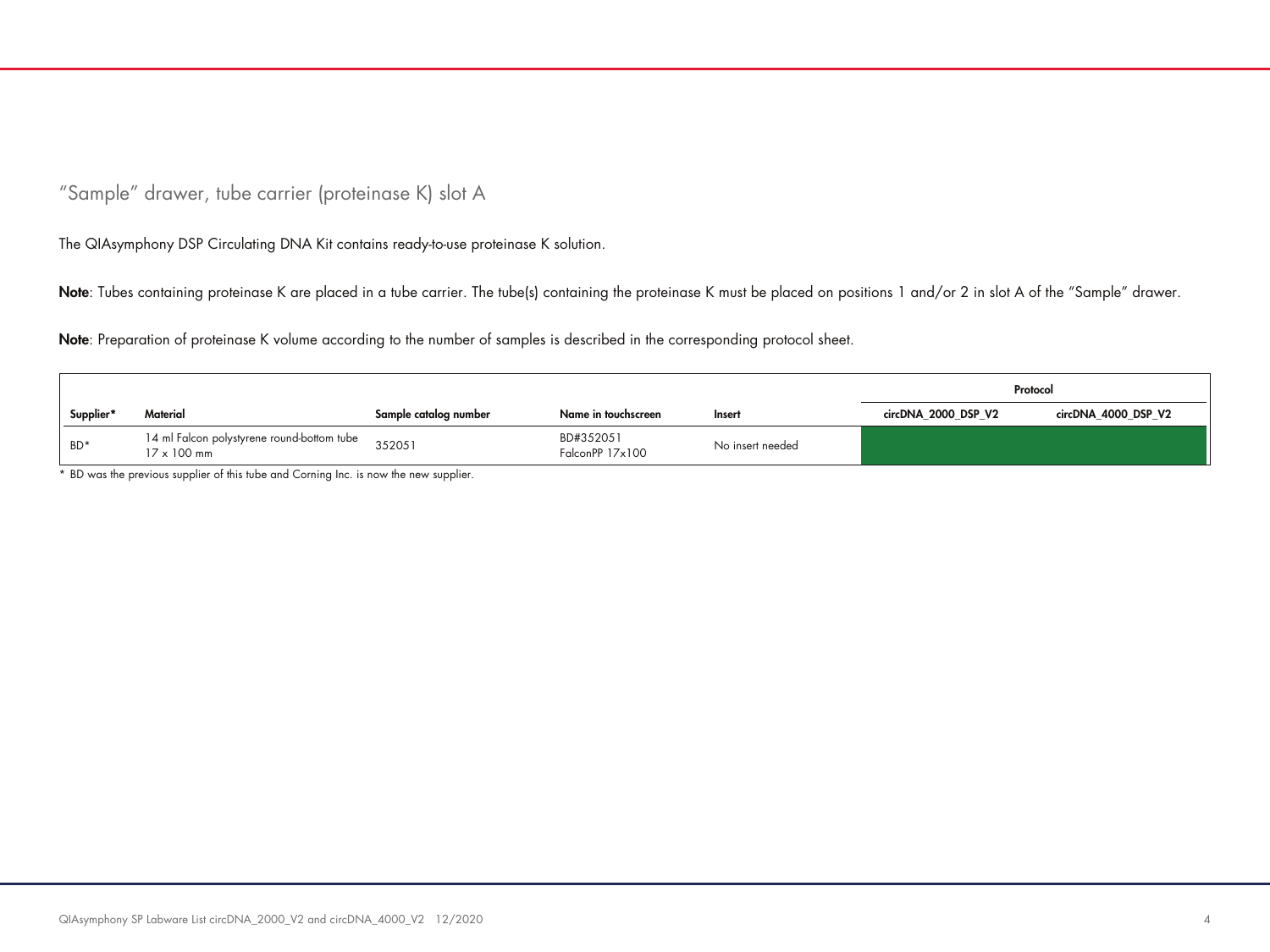# "Eluate" drawer

|               |                                                    |                       |                         |                                 |                                                                               | Protocol            |                     |
|---------------|----------------------------------------------------|-----------------------|-------------------------|---------------------------------|-------------------------------------------------------------------------------|---------------------|---------------------|
| Supplier      | Material                                           | Sample catalog number | Category                | Name in touchscreen             | Adapter on elution slots                                                      | circDNA 2000 DSP V2 | circDNA 4000 DSP V2 |
| <b>QIAGEN</b> | Elution Microtubes CL 96                           | 19588                 | Deep Well               | QIA#19588*EMTR                  | Elution Microtube Rack QS,<br>96-wells, cat. no.: 9020730<br>(cooling slot 1) |                     |                     |
| Eppendorf     | 1.5 ml Eppendorf LoBind<br>Snap Cap Safe-Lock tube | 0030108.051           | Tube, $1.5$ ml          | EP#0030108.051*T1.5<br>Snap Cap | Micro Tube Snap Cap,<br>24-wells, cat. no.: 9020731<br>(cooling slot 1) $†$   |                     |                     |
| Sarstedt      | 1.5 ml Micro tube, PP, NON-SKIRTED                 | 72607                 | Tube, 1.5 ml Adapter V2 | SAR#72.607*T1.5<br>Screw        | Micro Tube Screw Cap QS,<br>24-wells, cat. no.: 9020674<br>(cooling slot 1)   |                     |                     |

\* Indicates labware that can be cooled using a cooling adapter with bar code.

† Adapter not automatically transferable and useable on QIAsymphony AS.

### Revision history

| Date        | Changes                                                                                            |
|-------------|----------------------------------------------------------------------------------------------------|
| R1, 06/2020 | Release of new software package.                                                                   |
| R2, 12/2020 | Update to circ_DNA_2000_DSP_V2 and circDNA_4000_DSP_V2<br>Addition of "MinPresenceHandling" error. |

For ordering information, visit www.qiagen.com/goto/QIAsymphony.

For up-to-date licensing information and product-specific disclaimers, see the respective QIAGEN® kit handbook or user manual. QIAGEN kit handbooks and user manuals are available at www.qiagen.com or can be requested from QIAGEN Technical Services or your local distributor.

Trademarks: QIAGEN®, Sample to Insighi®, QIAsymphony® (QIAGEN Group); BD™ (Becton, Dickinson and Company); Coning®, Falcon® (Corning, Inc.); Eppendorf® (Eppendorf AG); Sarstedt® (Sarstedt AG and Co.). Registered names, tra be considered unprotected by law.

12/2020 HB-2309-L03-002 © 2020 QIAGEN, all rights reserved.